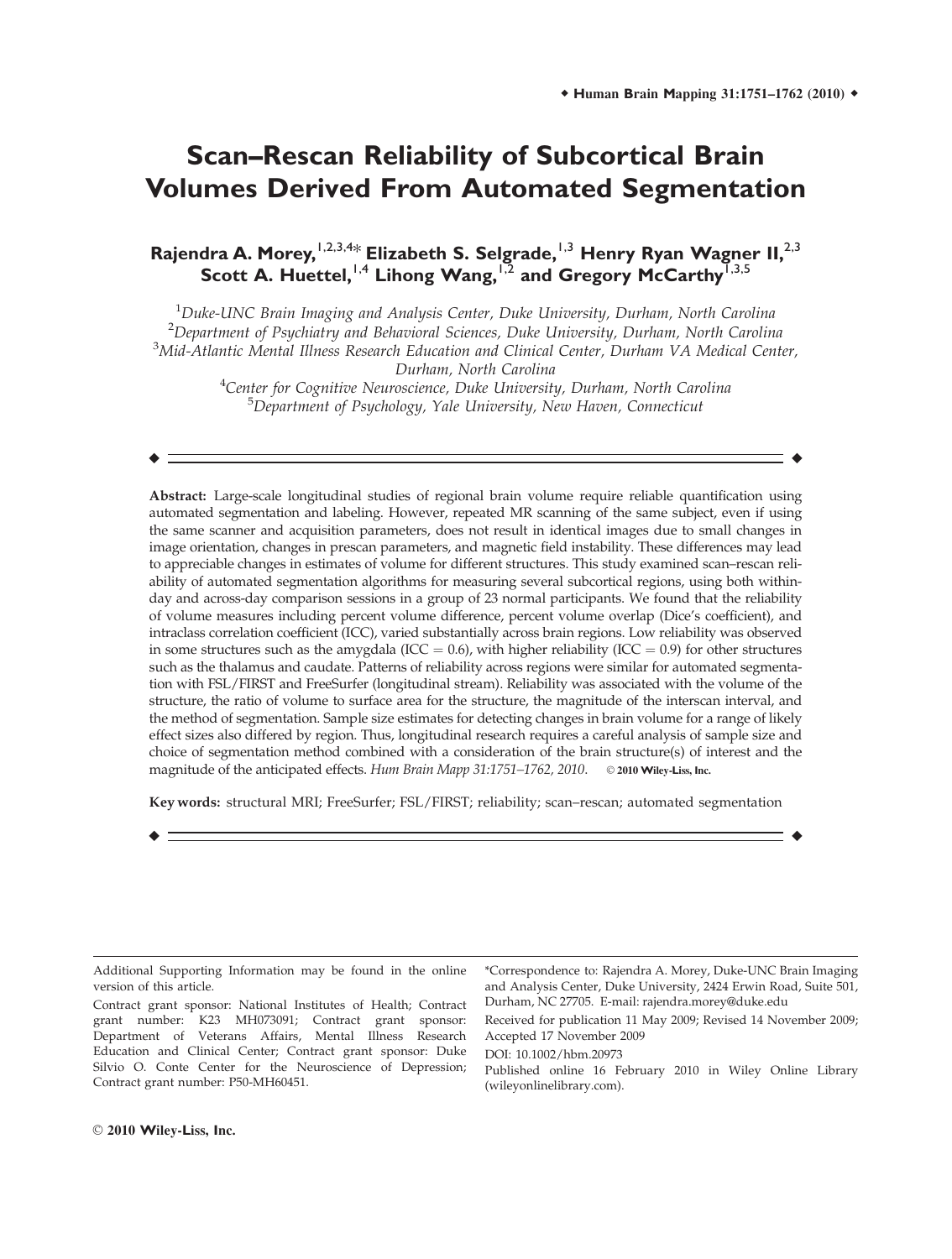## **INTRODUCTION**

The reliable volumetric assessment of brain structures is critical for clinical neuroscience research. An important and evolving body of literature has focused on using longitudinal within group design. This approach has the advantage of limiting the variance associated with individual differences in brain volumetry and morphometry by using each subject as his or her own control. Longitudinal studies of the volumes of particular brain structures have been used to document brain changes related to aging, disease, treatment regimens, and adverse environmental exposures (Castellanos et al., 2002; Fotenos et al., 2005; Mathalon et al., 2001; Resnick et al., 2003). Manual tracing by experts of magnetic resonance images (MRI) of brain structures has been the standard for brain volume measurement for many studies due to its high inter-rater reliability for key structures such as the hippocampus and amygdala ( $\sim$ 0.95) (Mervaala et al., 2000; Rojas et al., 2004; Whitwell et al., 2005). However, this labor-intensive method becomes impractical for studies that require the measurement of many subjects or brain regions or that embody a risk of rater bias. Moreover, variability becomes exacerbated with repeated sessions, which introduces additional sources of variability including changes in subject positioning, variability in prescan and shim settings, and magnetic field drift. This can greatly reduce reliability across scans; e.g., for the hippocampus  $(\sim 0.9)$  and amygdala ( $\sim$ 0.75) (Bartzokis et al., 1993).

Large-scale quantitative assessment of brain anatomy can only be achieved practicably by using automated brain segmentation algorithms. Despite the prevalence of these techniques, the effects of interscan variability on automated segmentation and labeling algorithms is not well characterized (Wonderlick et al., 2009), and thus, the impact of this variability on the statistical power for discerning differences in brain volumes is largely unknown. Here, we investigate the reliability of automated brain measurement methods using data from normal subjects who were scanned four times: two scans on day 1 and two scans on day 2 occurring 1 week later.

Our main goals were (i) to characterize variability in volume measures of different brain structures commonly studied in clinical neuroscience across repeated anatomical scans, both within and across days and (ii) to determine how variability is influenced by the elapsed time between scans, the size of the brain structure, and the image contrast between neighboring structures. We repeated all analyses using two popular noncommercial programs, FSL/ FIRST (FMRIB Integrated Registration and Segmentation Tool, Oxford University, Oxford, UK) and FreeSurfer (Martinos Center for Biomedical Imaging, Harvard-MIT, Boston). As we were interested in scan–rescan reliability of automated methods, we did not compare the output of these programs with that obtained via manual segmentation, and thus, we did not evaluate the accuracy of these segmentation methods. However, we have recently investi-

gated the accuracy of automated measures of the hippocampal and amygdala volumes compared with the expert manual segmentation (Morey et al., 2009) as have other groups (Barnes et al., 2008; Jatzko et al., 2006; Powell et al., 2008). Finally, because scan–rescan reliability influences experimental power, we estimated the sample size required to detect significant differences in the selected brain structures for a range of likely effect sizes (ES).

#### **METHODS**

#### **Subject Data**

Twenty-three healthy subjects (nine females) provided written informed consent for a study approved by the Institutional Review Board of Duke University Medical School. The subjects had an average age of  $23.4$  (SD =  $3.3$ ) and none reported neurologic or psychiatric conditions. Each subject was scanned on two different days. Two scans were conducted 1 h apart on day 1 (scans 1A and 1B) and two scans were conducted 1 h apart at a second session 7–9 days later (scans 2A and 2B). Subjects were removed from the scanner between scans that were conducted on the same day. All anatomical scans were obtained as part of an unrelated functional MRI study that involved an acute tryptophan depletion intervention. Half the subjects had the active intervention prior to scanning on day 1 and the other half had it on day 2. There was no effect of the intervention detected on volumetric results (data not shown). Data were collected between June 2007 and October 2008 with approximately half the subjects scanned in 2007 and the remainder in 2008. All scans were high-resolution T1-weighted images with 1-mm isometric voxels acquired on the same General Electric 3-Tesla EXCITE system and eight-channel headcoil using the array spatial sensitivity encoding technique (ASSET) with 3D fast spoiled gradient recall (FSPGR). Image parameters were optimized for contrast between white matter, gray matter, and CSF (TR/TE/flip angle  $= 7.484$  ms/2.984 ms/ 12°, 256-mm FOV, 1-mm slices, 176 slices, 256 × 256 matrix, 1 excitation). Visual inspection of the scans showed no subjective evidence of motion artifact. Interested readers can access the entire dataset in compressed NIFTI format at http://duke.edu/~morey005/ScanRescanData/ along with a readme.txt file that provides information on gender, age, and race/ethnicity for each participant.

#### **Segmentation Methods**

Two fully automated segmentation programs, FSL/ FIRST (v1.2) (Patenaude, 2007) and FreeSurfer (v4.5) (Fischl et al., 2002), were used to measure the volume of nine brain regions: amygdala, brainstem, hippocampus, lateral ventricles, nucleus accumbens, caudate, putamen, pallidum, and thalamus. Summary results using a prior version of FIRST (v1.0.5) and the FreeSurfer cross-sectional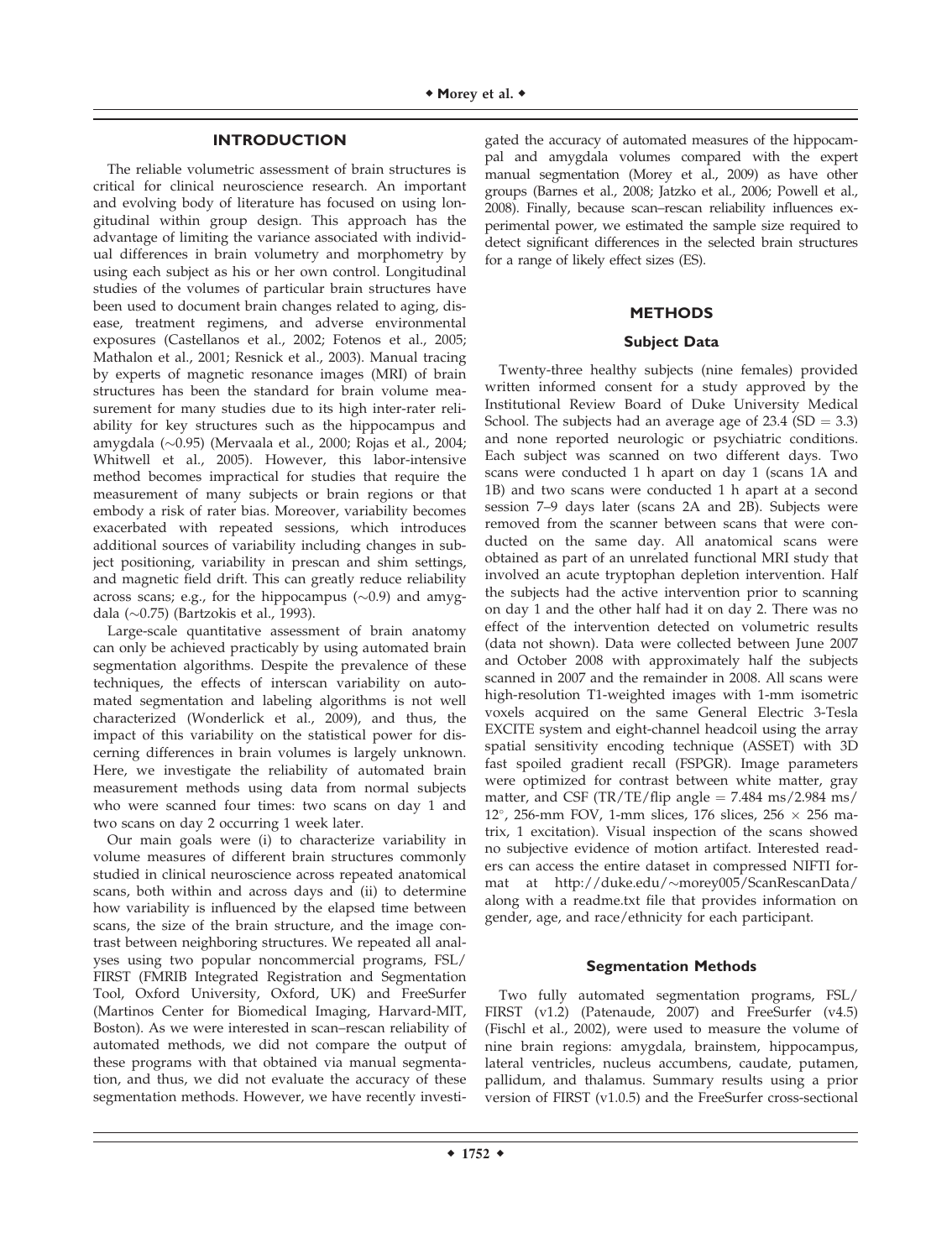stream (v4.4) were also calculated. A brief description of segmentation procedures and parameters follows. Further details of these methods are available in Morey et al. (2009) and in the documentation provided by the developers of FIRST (http://www.fmrib.ox.ac.uk/fsl/first/index. html) and FreeSurfer (http://surfer.nmr.mgh.harvard. edu/).

Prior to initiating the FIRST processing stream, images from all four time points were coregistered to the image space of the first scan (1A) using 6 DOF rigid transformations (translation, rotation) that were sufficient to achieve alignment between images (1A, 1B, 2A, 2B) from the same individual. The 1A image was used as the base image because of its analogy to the baseline scan in an actual longitudinal study being the most likely candidate for registering subsequent images. The coregistration was necessary for postsegmentation computation of volume overlap. FIRST normalization was then performed with two-stage affine transformation to the standard space of MNI 152 at 1-mm resolution. A neck mask was included to improve the registration of our T1 images; this was the only nondefault option selected in our processing stream. The first stage involved a standard 12 degrees-of-freedom registration to the template, and the second stage applied 12 degrees-of-freedom registration using an MNI 152 subcortical mask to exclude voxels outside the subcortical regions. Next, automated segmentation proceeded via a Bayesian probabilistic approach using shape and appearance models. These models were constructed from a library of manually segmented images, parameterized as surface meshes and then modeled as point distributions. Using the learned models, FIRST searches through linear combinations of shape modes of variation (principal components) to find the most probable shape instance given the observed intensities from the input image. FIRST uses an empirically determined fixed number of modes (iterations) for each structure. Finally, the vertex information or models were transformed to the native space where the boundaries were corrected and volumes (labels) were generated.

Automated segmentation and labeling was also performed by the FreeSurfer longitudinal stream. Prior to initiating longitudinal processing, the data were fully segmented with FreeSurfer's cross-sectional stream. Free-Surfer utilizes affine transformations and combines information about voxel intensity relative to a probability distribution for tissue classes with information about the spatial relationship of the voxel to the location of neighboring structures obtained from a manually labeled atlas (Fischl et al., 2002). Longitudinal processing began with a mutual coregistration (rigid with six DOF) of all the four time points to create a base image that was not biased by any of the contributing images. The images from each of the four time points were then registered to the base image, and the subcortical segmentation of the base image was used as an initial guess for the segmentation of each time point image in the longitudinal scheme. The subcortical segmentation and parcellation procedure in FreeSurfer involves solving many complex nonlinear optimization problems using iterative methods. Therefore, the results are sensitive to the starting point, in this case the base image. The FreeSurfer developers believe that initializing the processing of a new data set in a longitudinal series with the results of the unbiased template can reduce the random variation in the processing procedure and improve the robustness and sensitivity of the overall analysis. The segmented labels were returned to the base image space using the FreeSurfer library function mri\_convert, which applies the inverse transform created during the longitudinal processing. Nearest neighbor resampling was applied to prevent interpolation during the transformation. Individual regions were extracted from the large segmentation volume that contains all the regions of interest.

# **Statistical Measures**

Means and standard deviations of volumes from segmentation using FreeSurfer and FIRST were obtained for each acquisition: 1A, 1B, 2A, and 2B. Separate intraclass correlation coefficients (ICC) were computed to assess the contribution of elapsed time to reliability. The four ICCs included two ICC values for interscan intervals of 1 h (1A vs. 1B, 2A vs. 2B) and two ICC values for interscan intervals of 1 week (1A vs. 2A, 1B vs. 2B). An ICC was also calculated based on volume measures generated from all four scans. Reliability analyses were conducted separately for left and right hemisphere structures except for the brainstem which is a midline structure. The ICC was calculated using two-way mixed model with measures of absolute agreement (McGraw and Wong, 1996). The mixed model treats subjects as randomly sampled from a larger population and treats the measures from the four scans as a fixed factor being specific to the scanner hardware, software, and acquisition parameters of this study.

Reliability based on the method of segmentation, the interscan interval, and hemisphere was assessed with a repeated-measures multivariate analysis of variance (MANOVA). Analysis was performed on the dependent variable calculated from the ICC values described earlier using the Fisher r to z transformation,  $z = 0.5 \times \log_e(1 +$  $r$ ) –  $log_e(1 - r)$ ]. Factors included method (two levels; FIRST, FreeSurfer), time (two levels; 1 hour interscan, 1 week interscan), and hemisphere (two levels; left, right).

We reasoned that segmentation reliability may be related to the overall volume of the brain structure, to the particular shape, and to the surface area or other unique features of individual structures. Thus, we considered two possible predictors of reliability, volume, and the ratio of volume to surface area. To assess volume as a predictor, the mean volume of structures was parameterized into three groups: (i) small (<2,000 voxels) that included the amygdala, accumbens, and pallidum; (ii) medium-sized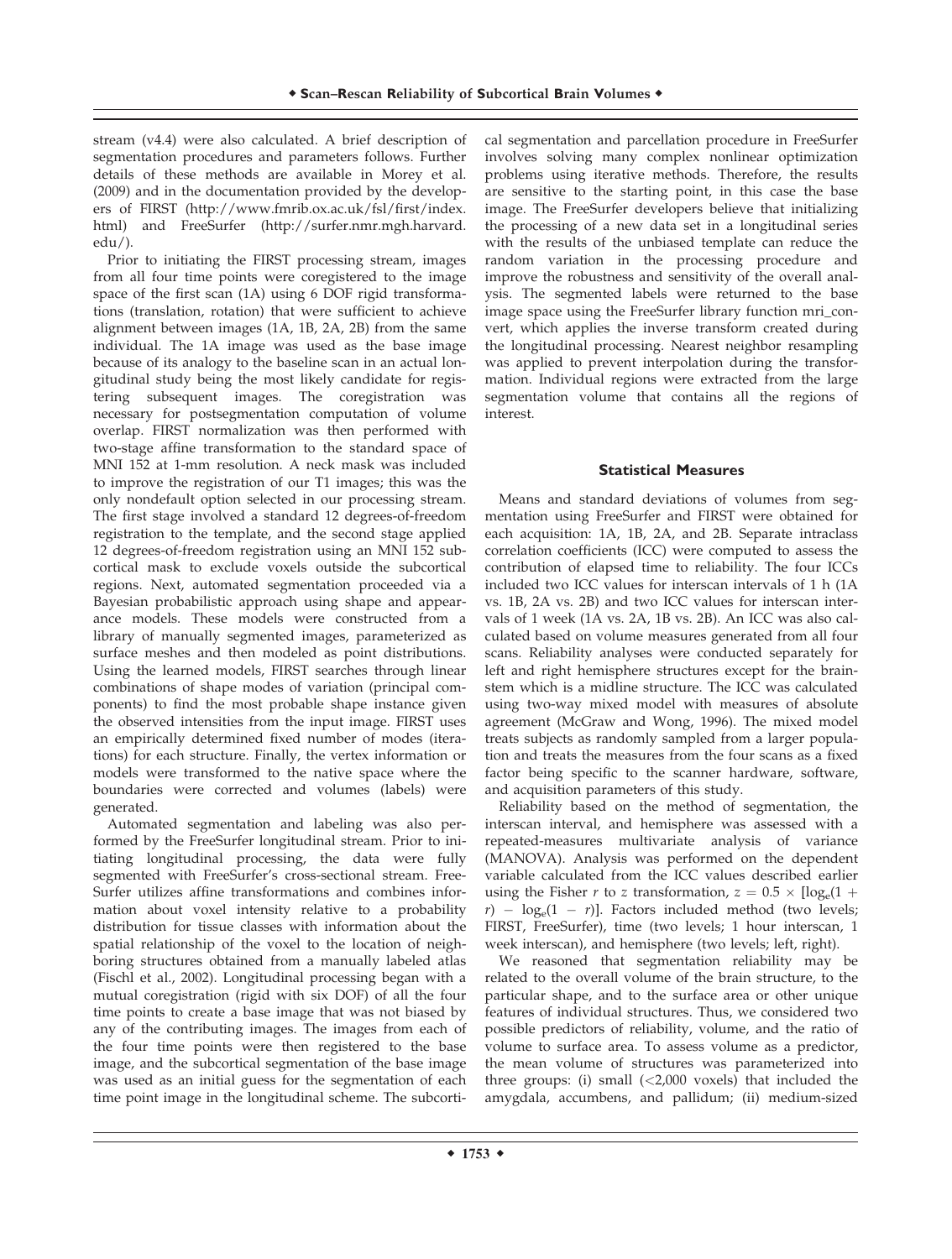(2,000–4,000 voxels) that included the caudate and hippocampus; and (iii) large (>4,000 voxels) that included the lateral ventricle, brain stem, putamen, and thalamus. Likewise, the ratio of volume to surface area was assessed as a predictor of reliability. Surface area estimation was derived by computing the area of the triangulated mesh of each structure for FIRST and FreeSurfer. The calculated ratios were parameterized into quartiles and the corresponding observations of reliability were allotted into quartiles according to Altman and Bland (1994). Repeated measures ANOVA testing was used to assess differences between groups.

To assess the reliability of volume estimates from repeated segmentations, we computed (i) percent volume difference as defined by Eq. (1) and (ii) percent volume overlap or Dice's coefficient as defined in Eq. (2) with repeat scanning. Given labelings  $L_1$  and  $L_2$  from repeat scanning and a function  $V(L)$ , which takes a label and returns its volume, the percent change in volume  $\Delta V(L_1,L_2)$  is given by,

$$
\Delta V(L1, L2) = \frac{|V(L_1) - V(L_2)|}{\left(\frac{V(L_1) + V(L_2)}{2}\right)} \times 100\tag{1}
$$

For labels with identical volume,  $\Delta V(L1,L2)$  achieves its optimal value of zero, with increasing values indicating a greater volume difference between the two labelings. Given two different labelings of a structure, L1 and L2, and a function  $V(L)$ , which takes a label and returns its volume, the percent volume overlap is given by:

$$
O(L_1, L_2) = \frac{V(L_1 \cap L_2)}{\left(\frac{V(L_1) + V(L_2)}{2}\right)} \times 100
$$
 (2)

For identical labelings, O(L1,L2) achieves its maximum value of 100, with decreasing values indicating less perfect overlap. Note that the overlap between two different labelings will be reduced by slight shifts in the spatial location of one label with respect to another. Percent volume difference and percent volume overlap were computed for the following four separate repeat scan comparisons: 1A vs. 1B, 2A vs. 2B, 1A vs. 2A, 1B vs. 2B.

Means and standard deviations were calculated from volume data summed over the four scans. Cronbach's Alpha, a measure of reliability, and ICC, denoting the ratio of between-subject variability to total variability, were estimated using SPSS (Release 15.0). Estimated standard deviations and correlation coefficients were used in subsequent power calculations, using a range of likely ES (0.1, 0.2, 0.3, 0.4, 0.5, 0.75, 1.0). Power calculations determined the number of subjects required to detect a given ES with 80% power at an alpha level of 5%. Estimates were calculated using power analysis and sample size (PASS) software [NCSS: Kaysville, UT] (Hintze, 2005).

## **RESULTS**

Sample means and standard deviations of volumes for the nine regions and each of the four scans are summarized in Table I. Scan–rescan ICC values are reported in Table II by region and segmentation method. The scan– rescan reliability was higher for FreeSurfer than FIRST; main effect of method  $[F(1,17) = 25.8, P < 0.0001]$ . The data showed greater ICC variation with FIRST (SD  $=$ 0.726; variance  $= 0.528$ ) than FreeSurfer (SD  $= 0.699$ ; variance  $= 0.489$ ). The reliability for an interscan interval of 1 h was higher than for an interscan interval of 1 week; main effect of time  $[F(1,17) = 17.0, P < 0.001]$ . No difference was found between the reliability of left and right hemisphere segmentation  $[F(1,17) = 0.31, P > 0.5]$ . Scanrescan reliability for FIRST v1.2, which includes improved boundary correction, was higher than for FIRST v1.05  $[t(16) = 4.2, P < 0.0001]$ . Scan–rescan reliability obtained from the longitudinal stream of FreeSurfer was higher than for the cross-sectional stream  $[t(16) = 2.7, P < 0.01]$ (see Supporting Information Table S1).

The scan–rescan reliability of volume measures differed across regions regardless of the segmentation method, main effect for region  $[F(8, 35) = 81.1, P < 0.0001]$  (see Table II). High reliability was observed in structures such as the brainstem, lateral ventricle, and thalamus, intermediate reliability in structures such as the putamen, hippocampus, and caudate, and low reliability in structures such as the pallidum, accumbens, and amygdala. Reliability was influenced by both volume  $[F(2,141) = 75.2, P < 0.0001]$ and by the ratio of volume to surface area as calculated by FIRST  $[F(3, 60) = 27.4, P < 0.0001]$  and FreeSurfer  $[F(3, 60)$  $= 5.4$ ,  $P < 0.002$ ]. Thus, structures with large volumes and high volume to surface area ratio had relatively high reliability; whereas structures with small volumes and low volume to surface area ratio had relatively low reliability.

The correlation of amygdala volumes measured in scans 1A and 1B (see Fig. 1) and the hippocampus for scans 1A and 1B (see Fig. 2) illustrate the scan–rescan reliability. The percentage volume difference between repeated scanning is shown in Figure 3 for FIRST and FreeSurfer segmentation. Values for percent volume difference represent the mean of four separate repeat scan comparisons (1A vs. 1B, 2A vs. 2B, 1A vs. 2A, 1B vs. 2B). Examination of volume difference measures illustrates the inconsistency across the four scans (see Fig. 3). As examples, the amygdala and nucleus accumbens showed low consistency; whereas other structures such as hippocampus and thalamus showed generally consistent values.

The relationship between volume and particular structures was further assessed to understand the role of contrast between neighboring structures. Comparisons of regions with similar volumes within the medium-sized group showed the hippocampus, which has poor contrast in the anterior boundary with the amygdala (Pruessner et al., 2000), had a lower ICC than the caudate which has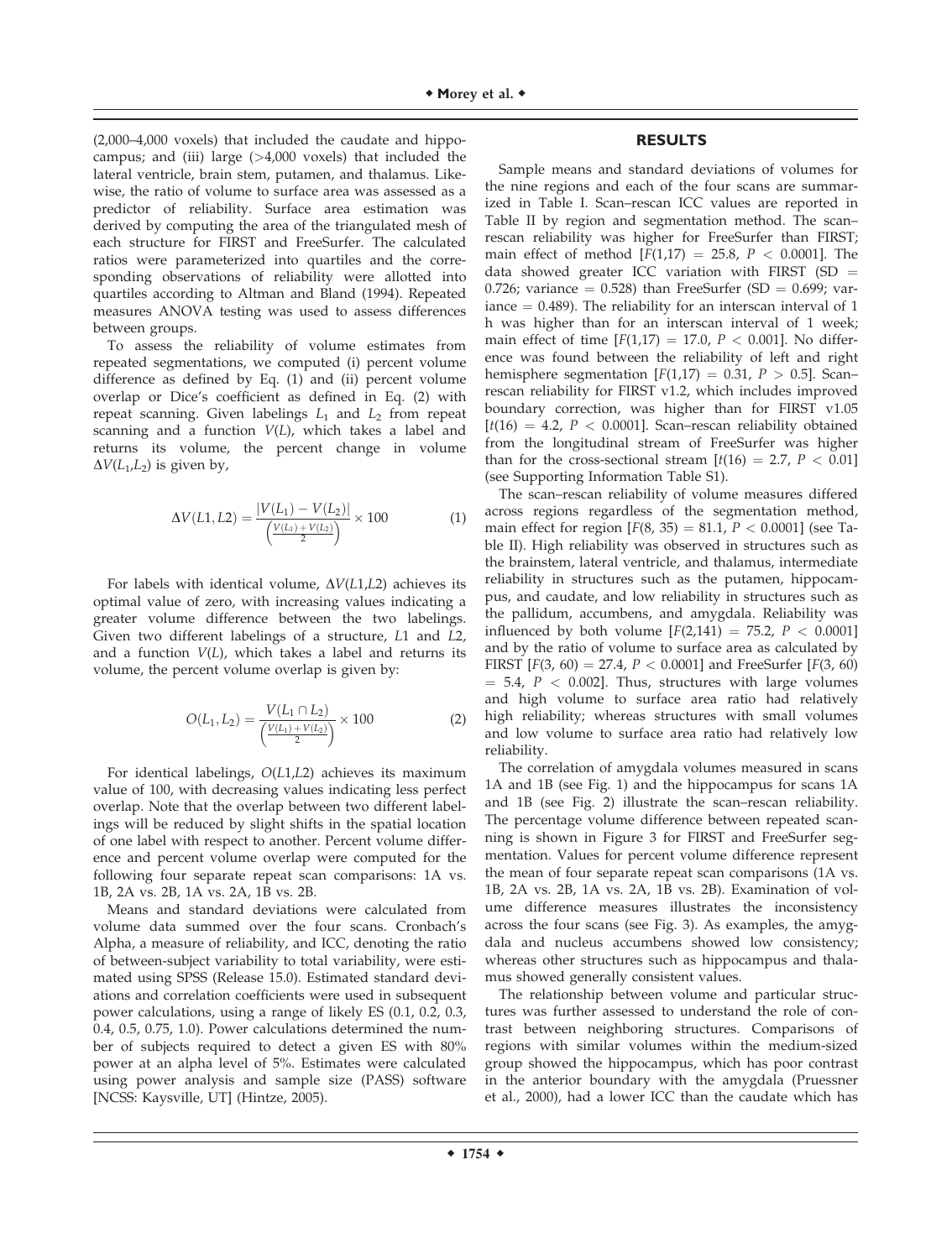|                         |                 |        | <b>FIRST</b> |        |        |        | FreeSurfer |        |        |  |
|-------------------------|-----------------|--------|--------------|--------|--------|--------|------------|--------|--------|--|
|                         |                 | 1A     | 1B           | 2A     | 2B     | 1A     | 1B         | 2A     | 2B     |  |
| Accumbens               | Mean L          | 603    | 596          | 572    | 589    | 557    | 550        | 566    | 572    |  |
|                         | SD <sub>L</sub> | 85     | 84           | 108    | 84     | 69     | 66         | 85     | 61     |  |
|                         | Mean R          | 446    | 458          | 463    | 459    | 506    | 492        | 518    | 513    |  |
|                         | SD <sub>R</sub> | 114    | 112          | 105    | 86     | 79     | 70         | 71     | 64     |  |
| Amygdala                | Mean L          | 1,074  | 1,154        | 1,133  | 1,220  | 1,195  | 1,208      | 1,192  | 1,187  |  |
|                         | SD <sub>L</sub> | 263    | 253          | 241    | 216    | 109    | 96         | 104    | 111    |  |
|                         | Mean R          | 964    | 1,070        | 1,040  | 1,116  | 1,284  | 1,277      | 1,278  | 1,278  |  |
|                         | SD <sub>R</sub> | 238    | 200          | 204    | 255    | 178    | 142        | 145    | 167    |  |
| Brain stem <sup>b</sup> | Mean L          | 22,443 | 22,530       | 22,335 | 22,421 | 13,087 | 13,000     | 13,133 | 12,928 |  |
|                         | SD <sub>L</sub> | 2,329  | 2,410        | 2,340  | 2,361  | 13,349 | 13,507     | 13,348 | 13,488 |  |
| Caudate                 | Mean L          | 3,813  | 3,829        | 3,754  | 3,782  | 3,039  | 3,038      | 3,048  | 3,033  |  |
|                         | SD <sub>L</sub> | 524    | 478          | 536    | 462    | 330    | 334        | 332    | 332    |  |
|                         | Mean R          | 3,969  | 3,994        | 3,996  | 3,982  | 3,108  | 3,114      | 3,134  | 3,115  |  |
|                         | SD <sub>R</sub> | 479    | 479          | 435    | 464    | 349    | 409        | 366    | 367    |  |
| Hippocampus             | Mean L          | 3,956  | 3,982        | 3,976  | 3,977  | 3,257  | 3,278      | 3,259  | 3,266  |  |
|                         | SD <sub>L</sub> | 424    | 411          | 416    | 420    | 302    | 302        | 310    | 296    |  |
|                         | Mean R          | 3,971  | 3,980        | 3,993  | 3,986  | 3,168  | 3,196      | 3,184  | 3,209  |  |
|                         | SD <sub>R</sub> | 366    | 394          | 381    | 377    | 222    | 234        | 232    | 216    |  |
| Lat. vent.              | Mean L          | 6,967  | 7,145        | 7,188  | 7,133  | 3,844  | 3,754      | 3,796  | 3,765  |  |
|                         | SD <sub>L</sub> | 2,062  | 2,232        | 2,238  | 2,175  | 1,780  | 1,746      | 1,734  | 1,718  |  |
|                         | Mean R          | 6,427  | 6,572        | 6,614  | 6,595  | 3,836  | 3,754      | 3,815  | 3,762  |  |
|                         | SD <sub>R</sub> | 2,095  | 2,208        | 2,147  | 2,154  | 2,124  | 2,126      | 2,126  | 2,071  |  |
| Pallidum                | Mean L          | 1,810  | 1,808        | 1,815  | 1,791  | 1,368  | 1,365      | 1,363  | 1,370  |  |
|                         | SDL             | 214    | 230          | 211    | 237    | 149    | 153        | 140    | 138    |  |
|                         | Mean R          | 1,885  | 1,865        | 1,875  | 1,869  | 1,337  | 1,326      | 1,340  | 1,340  |  |
|                         | SD <sub>R</sub> | 201    | 177          | 174    | 210    | 150    | 158        | 149    | 146    |  |
| Putamen                 | Mean L          | 5,588  | 5,770        | 5,769  | 5,789  | 4,838  | 4,820      | 4,825  | 4,838  |  |
|                         | SD <sub>L</sub> | 651    | 639          | 587    | 601    | 666    | 677        | 681    | 690    |  |
|                         | Mean R          | 5,479  | 5,497        | 5,522  | 5,537  | 4,635  | 4,613      | 4,627  | 4,660  |  |
|                         | SD <sub>R</sub> | 690    | 724          | 661    | 708    | 554    | 562        | 568    | 531    |  |
| Thalamus                | Mean L          | 8,830  | 8,844        | 8,830  | 8,854  | 5,630  | 5,634      | 5,654  | 5,630  |  |
|                         | SD <sub>L</sub> | 660    | 619          | 646    | 640    | 478    | 533        | 520    | 510    |  |
|                         | Mean R          | 8,581  | 8,593        | 8,548  | 8,599  | 5,551  | 5,559      | 5,572  | 5,584  |  |
|                         | SD <sub>R</sub> | 640    | 622          | 620    | 619    | 468    | 484        | 500    | 479    |  |

TABLE I. Mean volume by region, scan, and segmentation method<sup>a</sup>

<sup>a</sup>The standard deviation (SD) for each scan is a measure of the variance in volume for the group of 23 subjects. Therefore, the magnitude of SD does not necessarily reflect on the accuracy of the mean volume.

<sup>b</sup>The FIRST segmentation of the brainstem includes the fourth ventricle but FreeSurfer does not.

boundaries with generally high contrast  $[t(15) = 2.3, P <$ 0.02].

However, the volume difference measure does not capture possible shape variation between segmented regions. Therefore, reliability was further assessed with percent volume overlap shown in Figure 4 for FIRST and Free-Surfer segmentation. The overall mean percent volume overlap across all structures and repeat scanning sessions (see Fig. 4) was better for FIRST (91.5  $\pm$  0.15) than Free-Surfer (87.6  $\pm$  0.29) [t(67) = 9.7, P < 0.0001]. On the other hand, percent volume difference (see Fig. 3) was better for FreeSurfer (3.2  $\pm$  0.03) than FIRST (5.5  $\pm$  0.02)  $[t(67) = 5.2, P < 0.0001]$ . This suggests that FreeSurfer segmentations had greater spatial variability over successive repeat scans than FIRST. In contrast to this, FreeSurfer segmentations maintained more reliable volume measures (volume difference) over successive scans than FIRST.

The images were manually inspected and no gross segmentation errors resulting from image artifact were detected. For structures where a particular correlation between two scanning sessions was appreciably lower than the corresponding pairwise correlations for the same structure, the images were reexamined in the context of the inconsistent segmentation volumes. For instance, FIRST segmentation of the left putamen (see Fig. 5) was dramatically different on the lateral surface for scan 1A (3,777 voxels) compared with scan 1B (7,317 voxels). This resulted in lower intraclass correlations for 1A1B (0.29) and 1A2A (0.29) when compared with 2A2B (0.96) and 1B2B (0.95).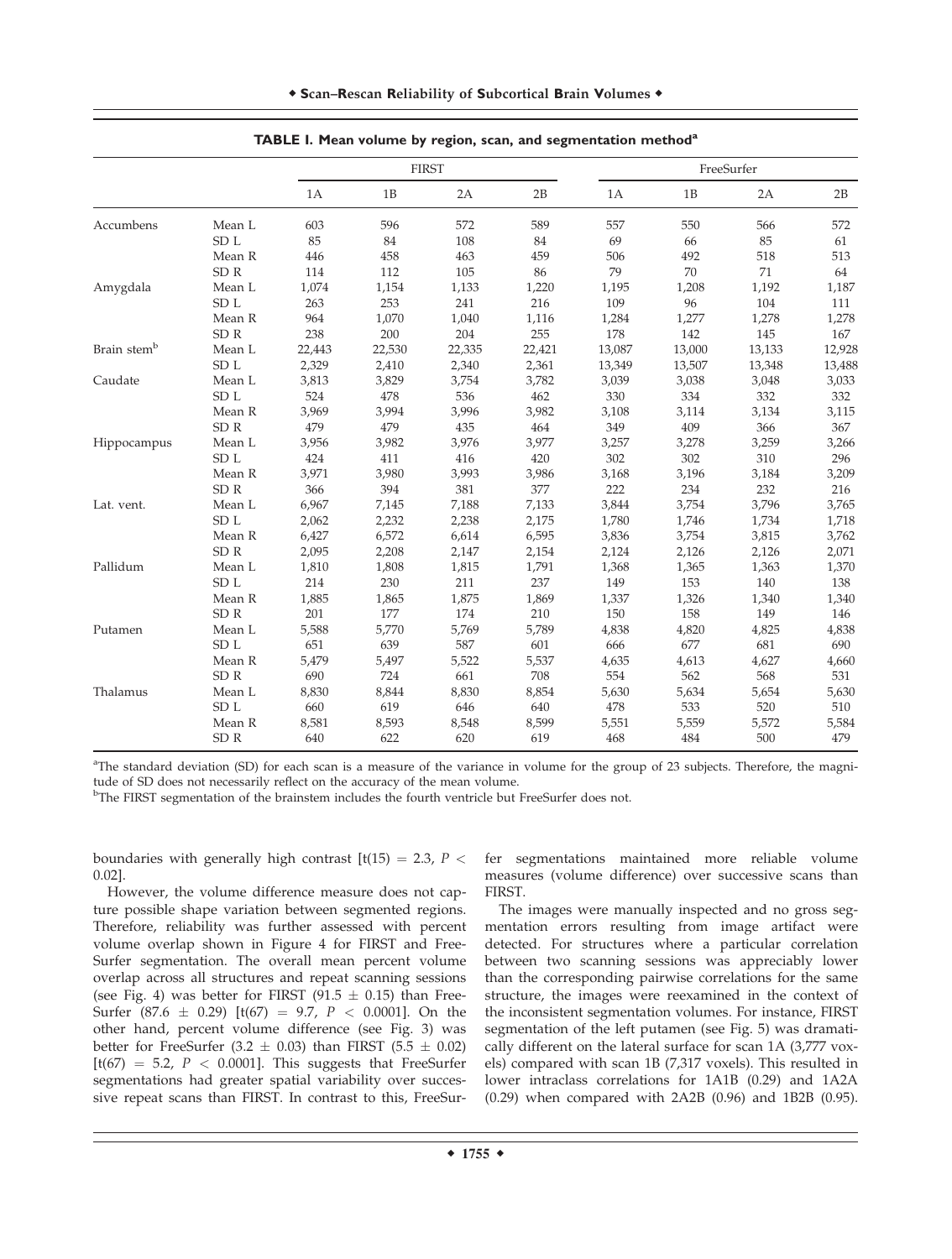|                |            |         |         |         |        | ັ            |         |         |         |        |
|----------------|------------|---------|---------|---------|--------|--------------|---------|---------|---------|--------|
| Region $(L,R)$ | FreeSurfer |         |         |         |        | <b>FIRST</b> |         |         |         |        |
|                | $1A-1B$    | $2A-2B$ | $1A-2A$ | $1B-2B$ | 4-scan | $1A-1B$      | $2A-2B$ | $1A-2A$ | $1B-2B$ | 4-scan |
| Accumbens      | 0.782      | 0.739   | 0.753   | 0.540   | 0.684  | 0.741        | 0.704   | 0.598   | 0.671   | 0.678  |
|                | 0.877      | 0.799   | 0.909   | 0.838   | 0.856  | 0.710        | 0.643   | 0.647   | 0.651   | 0.647  |
| Pallidum       | 0.902      | 0.969   | 0.925   | 0.911   | 0.922  | 0.952        | 0.924   | 0.969   | 0.893   | 0.933  |
|                | 0.895      | 0.948   | 0.902   | 0.885   | 0.910  | 0.922        | 0.879   | 0.814   | 0.912   | 0.889  |
| Amygdala       | 0.889      | 0.873   | 0.843   | 0.806   | 0.866  | 0.728        | 0.712   | 0.791   | 0.679   | 0.749  |
|                | 0.823      | 0.754   | 0.881   | 0.776   | 0.815  | 0.690        | 0.506   | 0.390   | 0.427   | 0.522  |
| Caudate        | 0.987      | 0.977   | 0.974   | 0.963   | 0.975  | 0.963        | 0.919   | 0.950   | 0.919   | 0.927  |
|                | 0.968      | 0.984   | 0.979   | 0.969   | 0.975  | 0.864        | 0.978   | 0.834   | 0.944   | 0.895  |
| Hippocampus    | 0.982      | 0.977   | 0.982   | 0.977   | 0.979  | 0.932        | 0.913   | 0.927   | 0.974   | 0.928  |
|                | 0.924      | 0.952   | 0.924   | 0.934   | 0.935  | 0.809        | 0.863   | 0.822   | 0.886   | 0.855  |
| Lat. vent.     | 0.998      | 0.997   | 0.993   | 0.994   | 0.995  | 0.977        | 0.998   | 0.976   | 0.993   | 0.987  |
|                | 0.999      | 0.998   | 0.997   | 0.997   | 0.997  | 0.994        | 0.998   | 0.994   | 0.994   | 0.995  |
| Putamen        | 0.972      | 0.984   | 0.972   | 0.974   | 0.973  | 0.287        | 0.970   | 0.293   | 0.952   | 0.613  |
|                | 0.980      | 0.943   | 0.962   | 0.961   | 0.958  | 0.977        | 0.940   | 0.952   | 0.912   | 0.936  |
| Thalamus       | 0.971      | 0.981   | 0.978   | 0.980   | 0.976  | 0.973        | 0.990   | 0.986   | 0.985   | 0.981  |
|                | 0.983      | 0.980   | 0.973   | 0.967   | 0.975  | 0.975        | 0.978   | 0.968   | 0.975   | 0.975  |
| Brain stem     | 0.991      | 0.996   | 0.988   | 0.992   | 0.991  | 0.970        | 0.967   | 0.943   | 0.972   | 0.962  |

**TABLE II. Intraclass correlation coefficients for segmentation volumes**

Again, there seemed to be no artifact or other overt factor contributing to the discrepancy.

#### **Sample Size Estimation**

On the basis of variability observed, we estimated the sample size required to achieve 80% power and limit Type 1 error to 5%. The sample size for a range of ES from 0.1 to 1.0 is shown for each of the selected regions and segmentation methods in Figure 6. Estimates showed that structures with ICCs approaching 1 required relatively few subjects (<10) to power studies of longitudinal or repeated measures design for the entire range of ES considered. On the other hand, regions with relatively low ICCs, required few subjects  $(\sim 10)$  for large ES ( $> 0.5$ ), but required much a larger sample  $(>100)$  to power studies with small ES (<0.2). For example, to detect a change in amygdala volume corresponding to an ES of 1.0 ( $\sim$ 300 voxels) using FreeSurfer would require eight subjects, whereas detecting a change corresponding to an ES of 0.1 ( $\sim$ 30 voxels) would require more than 500 subjects. By comparison, a region with relatively high ICC, such as the thalamus, would require just 10 subjects to detect a difference with an ES of 0.1 ( $\sim$ 70 voxels); whereas an ES of 1.0 ( $\sim$ 700 voxels) would require just three subjects.

# **DISCUSSION**

This study examined the reliability of two fully automatic segmentation and labeling programs for measuring the volumes of subcortical and other brain structures in a group of normal subjects who were repeatedly scanned within a 7–9 day interval. Overall, there was consistent and large-magnitude scan–rescan variability that was exacerbated for small structures such as the amygdala, accumbens, and pallidum. The choice of software (FreeSurfer or FSL/FIRST) did not strongly influence reliability; however, FIRST produced higher reliability for the small structures measured here. Consistent with the observed main effects, sample size estimates for longitudinal studies were greatest for regions with poor or moderate rescan reliability, particularly when detecting small effects.

We found a difference in reliability between 1 hour and 1 week interscan intervals. (although, for some brain structures, such as the right hippocampus, the 1 hour reliability  $(2A-2B; ICC = 0.82)$  was lower than the 1 week reliability  $(1B-2B; ICC = 0.89)$ . Higher reliability might be expected for shorter interscan intervals due to magnetic field instabilities or drift. Other sources of variance were similar for the 1 hour and 1-week interscan interval such as the effect of subject repositioning. The Duke scanning site, where these images were obtained, uses rigorous and regular QA procedures (Friedman and Glover, 2006; Keator et al., 2008) that may have diminished some sources of scanner variability.

The goal of our article is to inform longitudinal studies where the selected group is assessed at two different time points and volume data from the two time points are compared. If perfect scan–rescan reliability was achieved then the true change in any structure (e.g., volume) could be measured perfectly in a longitudinal setup. We have approached this problem by examining the special case where the true change of the structure is assumed to be zero and then the measured departure from perfect reliability. The change observed in the selected group of cases can be compared with the longitudinal change in a control group to characterize the effects of the treatment or process (e.g., aging) in question. Although a longitudinal design has the advantage of limiting individual variability with each subject acting as its own control, other sources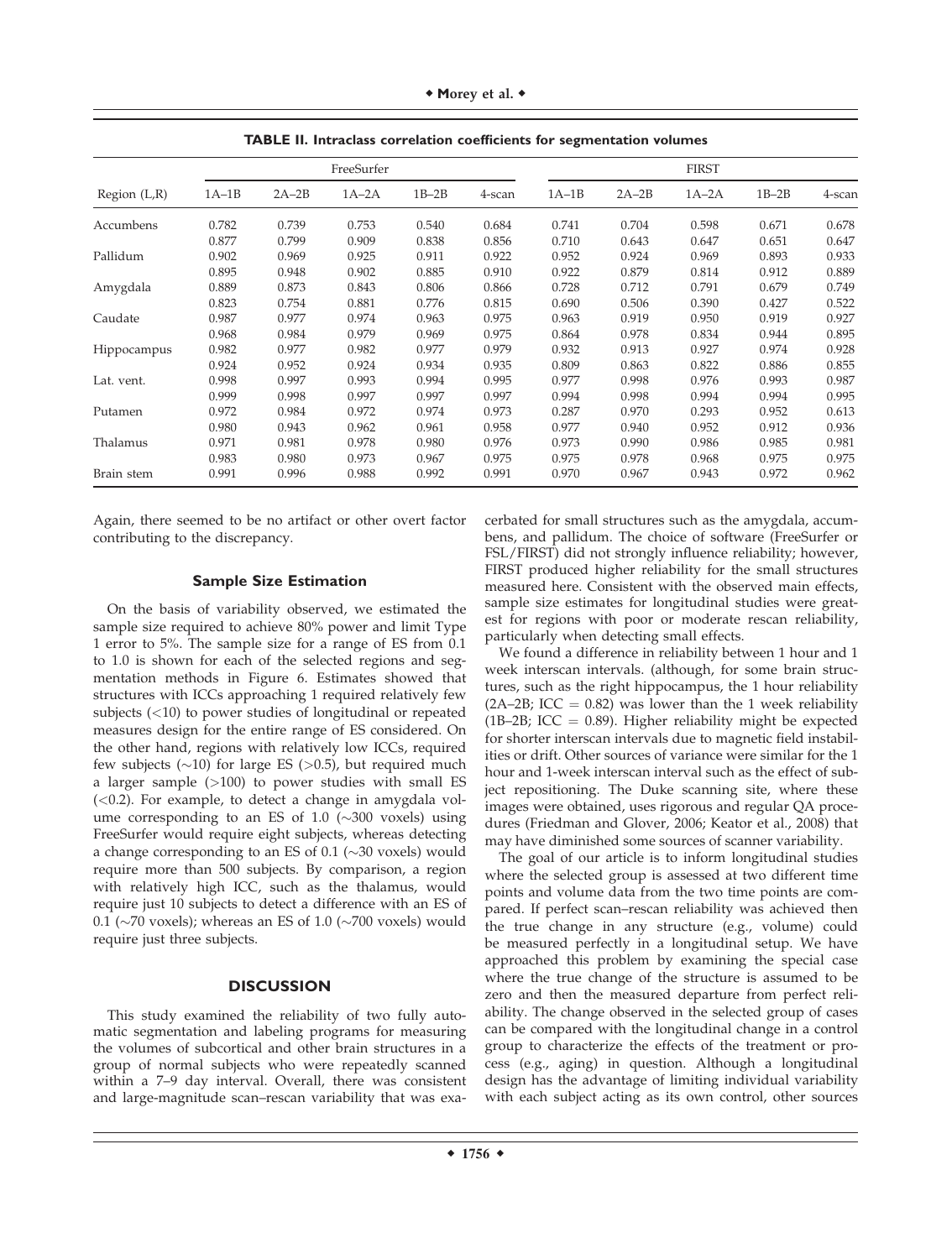<sup>r</sup> **S**can–**R**escan **R**eliability of **S**ubcortical **B**rain **V**olumes <sup>r</sup>





Scatter plots showing correlation between segmented amygdala volumes  $\text{(mm}^3\text{)}$  from scan 1A and 1B for FSL/FIRSTand FreeSurfer. Left hemisphere volumes are in green and right hemisphere volumes in orange. [Color figure can be viewed in the online issue, which is available at wileyonlinelibrary.com.]

of variability persist with repeated scanning of the same subject on the same scanner using the same acquisition parameters even with relatively short time duration between scans. These sources of variability include small changes in image orientation, changes in prescan parameters, and instability in the magnetic field.

Previous work examined interscanner reliability, where field strength and manufacturer were varied (Jovicich et al., 2006; Reig et al., 2009; Schnack et al., 2004). Only two studies, to our knowledge, examined rescan reliability (intrascanner) with automated segmentation, with the first study limited to basic tissue class segmentation (GM, WM, CSF) (Agartz et al., 2001). The second study, by Wonderlick et al. (2009), reported somewhat similar reliability using FreeSurfer (version 4.0.1) to what we found in this study. For example, similar reliability was obtained in the amygdala (0.85 for Wonderlick et al. vs. 0.87 (left) and 0.82 (right) for this study), caudate (0.99 vs. 0.98 and 0.98),



![](_page_6_Figure_8.jpeg)

Scatter plots showing correlation between segmented hippocampus volumes  $\rm (mm^3)$  from scan 1A and 1B for FSL/FIRST and FreeSurfer. Left hemisphere volumes are in green and right hemisphere volumes in orange. [Color figure can be viewed in the online issue, which is available at wileyonlinelibrary.com.]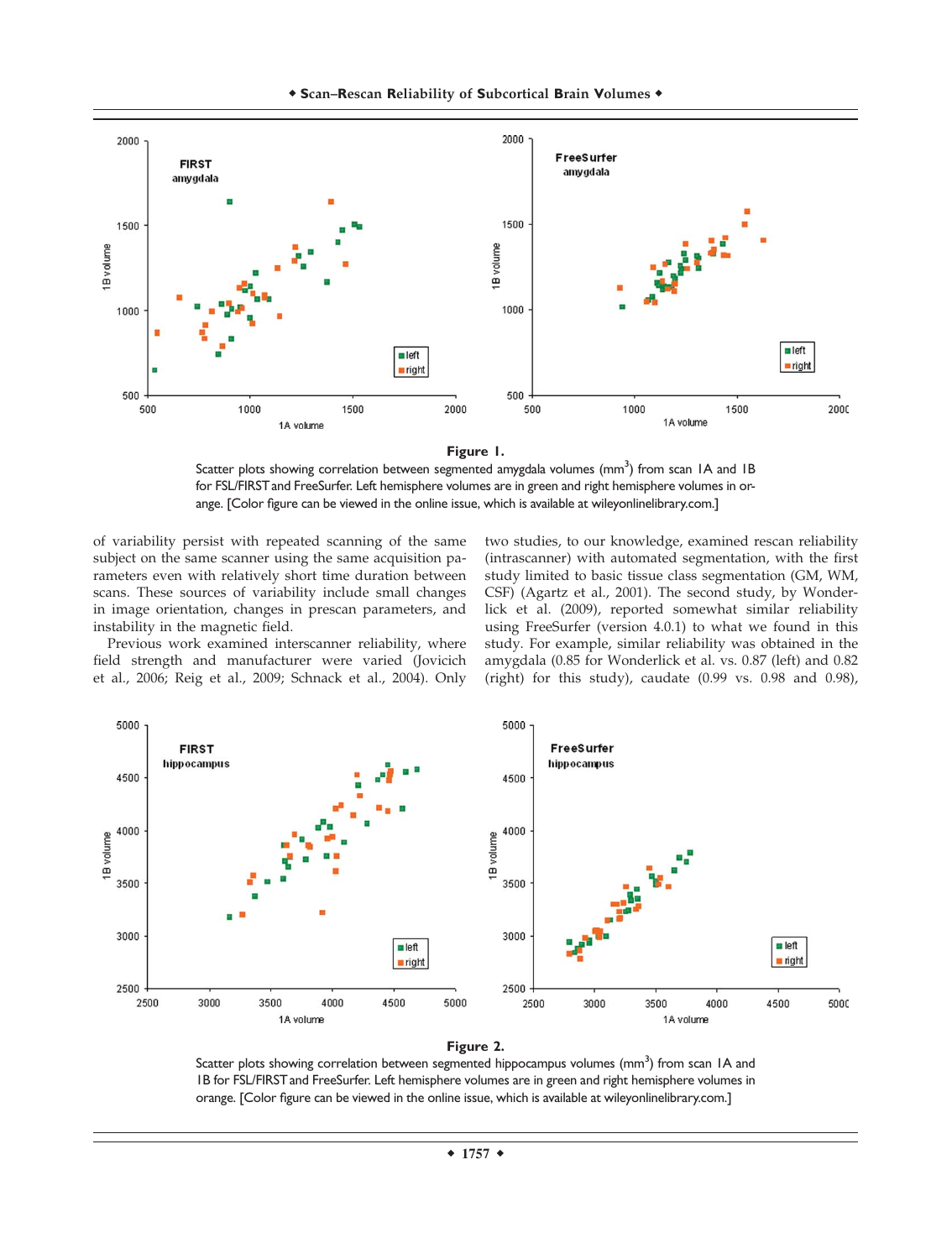![](_page_7_Figure_1.jpeg)

Percent volume difference for scans with a 1-h and 1-week interscan interval for nine subcortical brain structures segmented with FIRST and FreeSurfer. [Color figure can be viewed in the online issue, which is available at wileyonlinelibrary.com.]

hippocampus (0.96 vs. 0.98 and 0.94), pallidum (0.87 vs. 0.92 and 0.91), putamen (0.95 vs. 0.97 and 0.96), and thalamus (0.97 vs. 0.98 and 0.97). However, these values obtained by Wonderlick et al. were from FreeSurfer 4.0.1 and much higher than those we obtained with the crosssectional stream of FreeSurfer (v4.4) as seen in Supporting Information Table S1. There are several factors that may have contributed to these differences including differences in scanner manufacturer, scanner hardware (Siemens 3T TIM Trio in their study vs. GE 3T EXCITE in our study), headcoil (12 channel vs. 8 channel), pulse sequence (MP-RAGE vs. FSPGR with ASSET), sample size (11 vs. 23), age profile of participants (young subgroup and old subgroup vs. young group), and interscan interval (2 weeks vs. 1 h and 1 week).

We did not undertake an experimental study of the variables that may have contributed to the scan–rescan differences in our brain volumes. One factor that is difficult to control is the precise position of the subject's head within the head coil. A slightly different orientation can result in partial volume effects for different tissue types along the boundary of a brain structure that could change the contrast of the surface boundary with neighboring structures. Such effects are most relevant for boundary voxels, but of lesser consequence for voxels located in the interior of a structure. When the boundary is distinct, meaning there is a minimal overlap in the probability distribution of signal intensity between adjacent structures, this variance has a minor effect on the resulting segmentation. However, when the boundary with a neighboring structure is less distinct, and has a larger overlap in probability distributions of signal intensity, this variance can derail automated segmentation and dramatically change outcome. Reliability may differ across brain structures due to variability in tissue contrast profiles and divergent modeling algorithms (e.g., cortical surface-based or voxel-based segmentation methods). A host of other factors specific to the segmentation algorithm and the atlas being used are likely to alter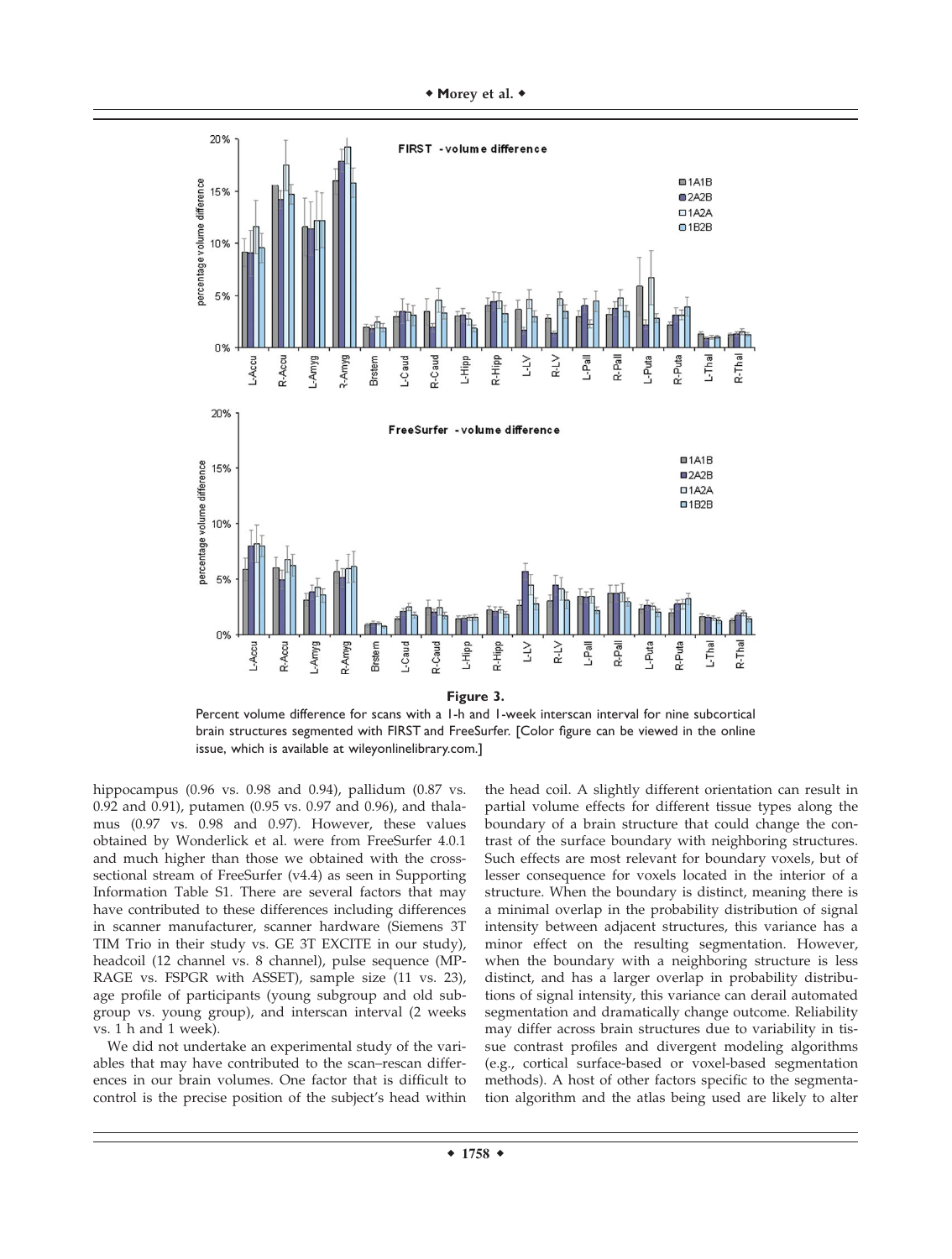![](_page_8_Figure_1.jpeg)

Percent volume overlap for scans with a 1-h and 1-week interscan interval for nine subcortical brain structures segmented with FIRST and FreeSurfer. [Color figure can be viewed in the online issue, which is available at wileyonlinelibrary.com.]

the outcome of segmentation and its vulnerability to MR signal variance in difficult-to-segment regions (Shattuck et al., 2008). Thus, depending on its location, a small change in MR signal may lead to a large and sometimes unpredictable difference in the outcome of the segmentation algorithm as suggested by Figure 5. The reliability measurements observed in this sample of young healthy adults are therefore unlikely to limited by the atlases associated with FreeSurfer and FIRST that contain a wide range of demography and pathology. Additional concerns related to the participant sample are covered in the Limitations section that follows.

Rescan reliability was investigated for manual tracing by Bartzokis et al. (1993) and showed slightly lower reliability than for automated segmentation for a number of regions such as hippocampus (0.91 for Bartzokis et al. vs. 0.98 (left) and 0.94 (right) for this study with FreeSurfer) and amygdala (0.75 vs. 0.87 and 0.82 for this study with FreeSurfer). Similarly, rescan reliability of intracranial volume with manual tracing (ICC  $= 0.95$ ) was slightly lower than for intra-rater (same scan) reliability (ICC  $= 0.96$ ) (Nandigam et al., 2007). Most volumetric studies that use manual tracing report high intra-rater reliability even on challenging regions such as the hippocampus and amygdala (ICC = 0.95) (Mervaala et al., 2000; Rojas et al., 2004; Whitwell et al., 2005). When a baseline manual segmentation is performed, fluid registration can be used to attain highly reliable segmentation of repeat scans that is superior to a subsequent manual segmentation (Crum et al., 2001). This approach is especially advantageous when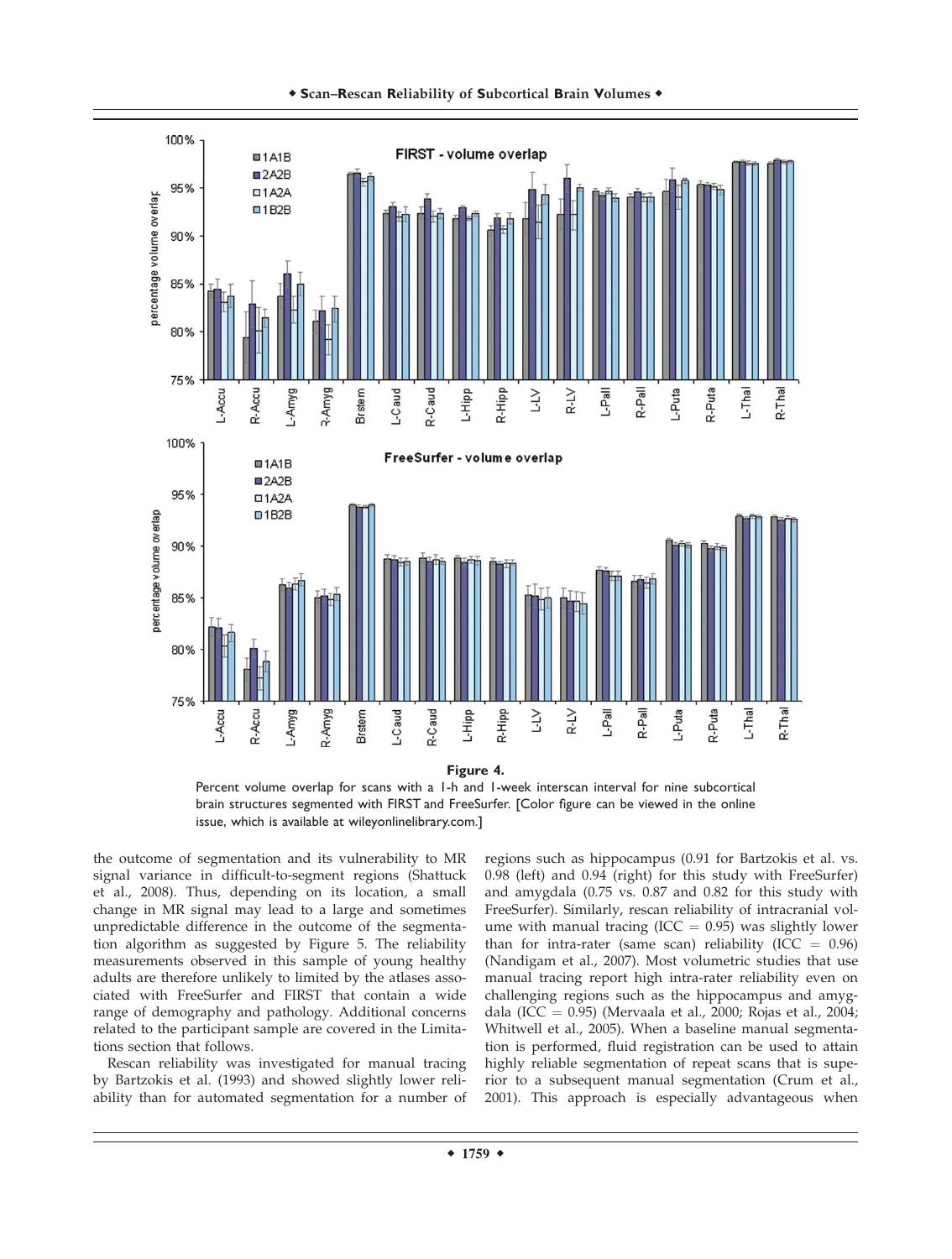![](_page_9_Figure_1.jpeg)

#### **Figure 5.**

The T1 images and segmentations for subject 7 are shown for scan 1A (left panel) and for scan 1B (center panel). Segmentation of the L-putamen (circled) is dramatically different on the lateral surface for scan IA (3,777 voxels) compared to scan IB (7,317 voxels). This resulted in lower intraclass correlations for

1A1B (0.29) and 1A2A (0.29) as compared to 2A2B (0.96) and 1B2B (0.95). There is no obvious artifact visible in scan 1A that might explain this discrepancy. [Color figure can be viewed in the online issue, which is available at wileyonlinelibrary.com.]

![](_page_9_Figure_5.jpeg)

**Figure 6.**

Sample size requirements (*y*-axis) for FreeSurfer (left) and FSL/FIRST (right) assuming a within subject design with two observations to achieve 80% power and 5% alpha level are shown for a range of effect sizes (*x*-axis) and each of the nine subcortical structures. Note that the sample size is scaled by log<sub>10</sub> to enhance visualization of curves at higher effect sizes. [Color figure can be viewed in the online issue, which is available at wileyonlinelibrary.com.]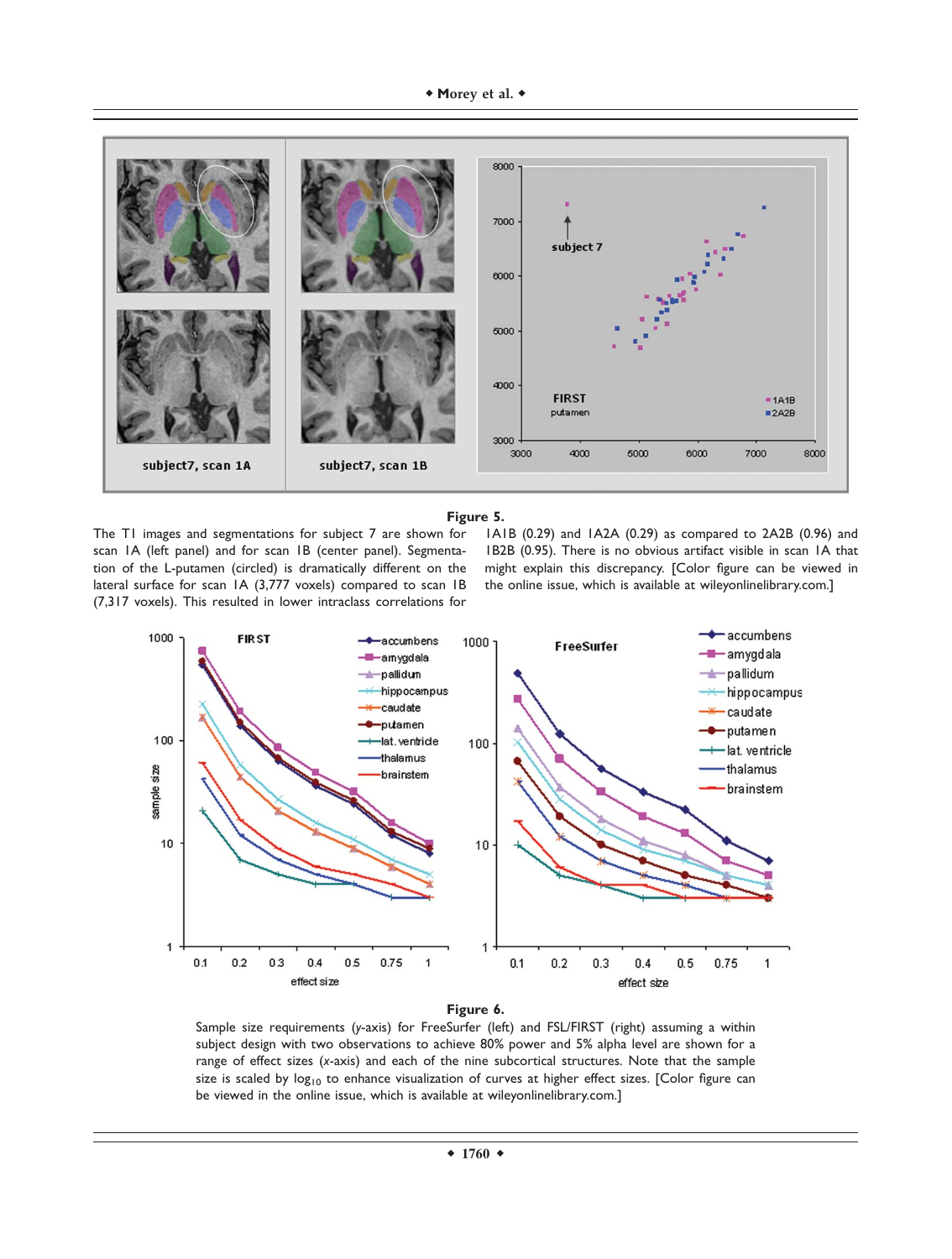multiple repeat scans are performed longitudinally because it requires manual segmentation of only the first scan. However, the introduction of lesions or rapid degeneration between scans can compromise the fluid registration approach. Thus, fluid registration may be preferred for regions such as the amygdala that are unreliably segmented with the fully automated methods.

The exact sample size recommendations from our power analyses are specific to the hardware, software, segmentation method, pulse sequence, and other parameters used in this study. However, our procedures are typical for academic imaging at many major research institutions, and thus the relative effects across brain regions are likely to generalize. Improvements in multichannel imaging by combining T1, T2, and PD sequences that optimize automated segmentation may improve rescan reliability when compared with single channel acquisition. Such multichannel acquisitions also offer substantial invariance to acquisition parameters (Fischl et al., 2004). Pulse sequences such as high bandwidth multiecho FLASH have a high signal to noise ratio and minimal image distortion from B0 effects have been shown to improve reliability. Wonderlick et al. examined the performance of scan–rescan segmentation with FreeSurfer using recent advances in MR acquisition including high resolution (1 mm isotropic), parallel acquisition (phased array headcoil), and a multiecho T1 weighted sequence using MP-rage sequence (1.3  $\times$  1.0  $\times$ 1.3 mm) for comparison testing (Wonderlick et al., 2009). Even when using these advanced approaches, the effect of MR signal variance on automated segmentation was not eliminated.

Our findings may be specific to FreeSurfer and FIRST two popular noncommercial software programs used at many research institutions. It is important to emphasize that we did not evaluate the validity or accuracy of the measurements from these two programs. It is possible an accurate measure might result from a given segmentation obtained from a single scan but does not provide information about how consistently it can produce accurate segmentation when the same brain is scanned repeatedly and is generally not assessed in studies of segmentation accuracy. Indeed we show that for certain regions, scan–rescan reliability of automatically segmented brain regions is of concern.

#### **Limitations**

The demographic sample of healthy young participants limits the ability to generalize the present findings. Our demographic is unlikely to contain extremes of the population distribution, and one might expect higher scan–rescan reliability in our sample than in a sample representative of a more diverse population. The intriguing point is that despite the limited demographic attributes of this group, the reliability is surprisingly low in some instances and might be even lower in a more diverse sample with respect to

demography (e.g., age) or neuropsychiatric pathology. Similarly, our power analyses for estimating sample size are likely to be underestimates of the actual number of subjects required for conducting longitudinal studies in more diverse groups. Studies with a case-control design are likely to encounter greater variance related to individual differences that are avoided in a longitudinal design where each participant serves as its own control.

## **CONCLUSIONS**

Research based on MR imaging and automated segmentation-based volumetry requires careful characterization of the reliability and precision of observations and propagation of errors. Initially, small error can introduce substantial variability across repeated observations each feeding into algorithms with multistage signal processing and probabilistic computation. Size and surface contrast features are important factors that influence rescan reliability of regional brain volumes obtained from automated segmentation programs.

## **REFERENCES**

- Agartz I, Okuguwa G, Nordstrom M, Greitz D, Magnotta V, Sedvall G (2001): Reliability and reproducibility of brain tissue volumetry from segmented MR scans. Eur Arch Psychiatry Clin Neurosci 251:255–261.
- Altman DG, Bland JM (1994): Quartiles, quintiles, centiles, and other quantiles. BMJ 309:996.
- Barnes J, Foster J, Boyes RG, Pepple T, Moore EK, Schott JM, Frost C, Scahill RI, Fox NC (2008): A comparison of methods for the automated calculation of volumes and atrophy rates in the hippocampus. Neuroimage 40:1655–1671.
- Bartzokis G, Mintz J, Marx P, Osborn D, Gutkind D, Chiang F, Phelan CK, Marder SR (1993): Reliability of in vivo volume measures of hippocampus and other brain structures using MRI. Magn Reson Imaging 11:993–1006.
- Castellanos FX, Lee PP, Sharp W, Jeffries NO, Greenstein DK, Clasen LS, Blumenthal JD, James RS, Ebens CL, Walter JM, et al (2002): Developmental trajectories of brain volume abnormalities in children and adolescents with attention-deficit/ hyperactivity disorder. JAMA 288:1740–1748.
- Crum WR, Scahill RI, Fox NC (2001): Automated hippocampal segmentation by regional fluid registration of serial MRI: Validation and application in Alzheimer's disease. Neuroimage 13:847–855.
- Fischl B, Salat DH, Busa E, Albert M, Dieterich M, Haselgrove C, van der Kouwe A, Killiany R, Kennedy D, Klaveness S, et al. (2002): Whole brain segmentation: Automated labeling of neuroanatomical structures in the human brain. Neuron 33:341– 355.
- Fischl B, Salat DH, van der Kouwe AJW, Makris N, Segonne F, Quinn BT, Dale AM (2004): Sequence-independent segmentation of magnetic resonance images. Neuroimage 23 (Suppl 1):S69–S84.
- Fotenos AF, Snyder AZ, Girton LE, Morris JC, Buckner RL (2005): Normative estimates of cross-sectional and longitudinal brain volume decline in aging and AD. Neurology 64:1032–1039.